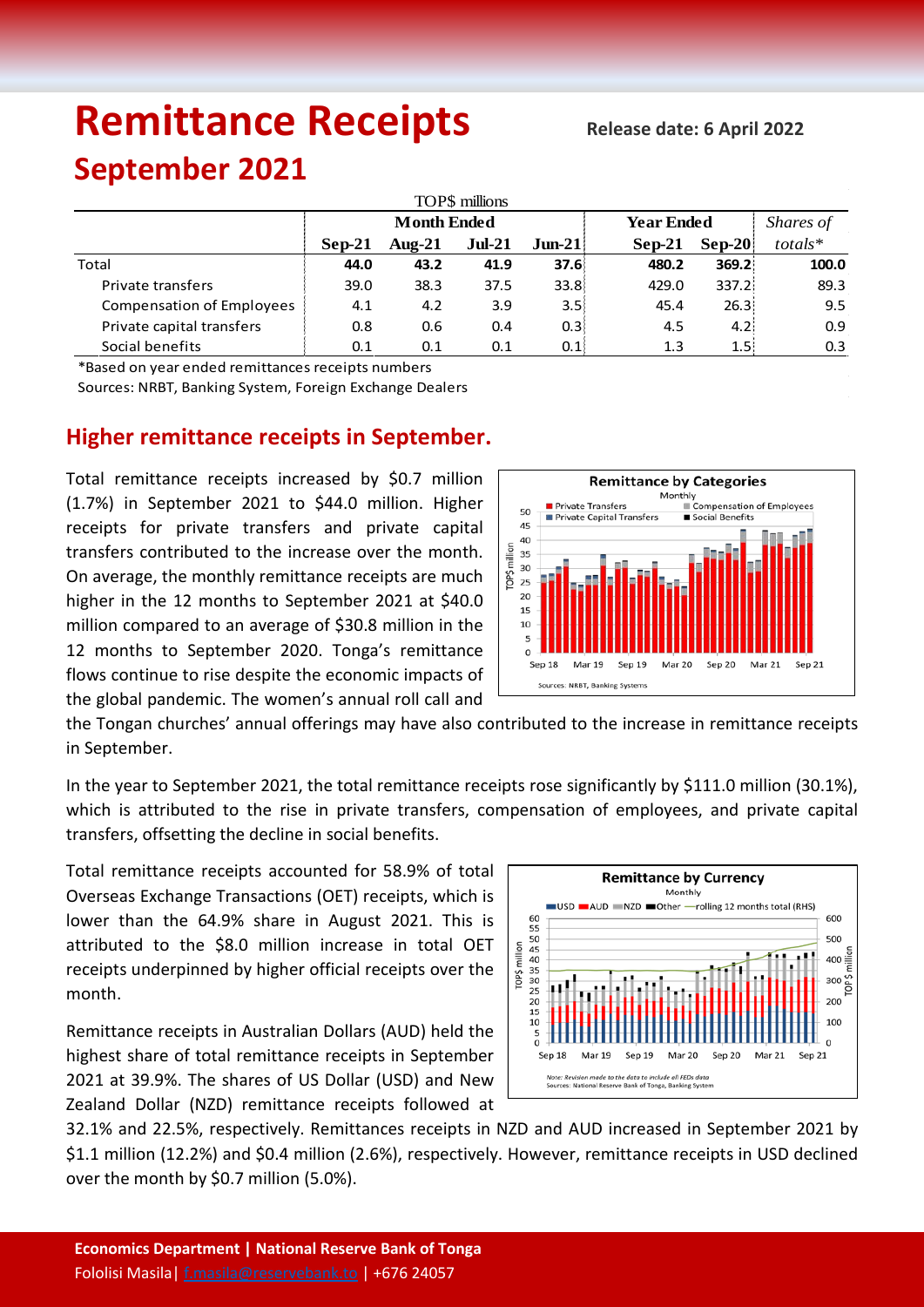Foreign Exchange Dealers (FEDs) remained the preferred channel for remittance transfers over the month, with a total share of 87.3% (compared to 87.5% in August 2021). Affordable services fees, competitive exchange rates, and convenience are key factors why FEDs remain highly competitive in the market. The remaining 12.7% are transferred via banks, which rose from 12.5% share in the previous month. De-risking policy decisions by domestic and global banks resulting in the closure of FEDs' bank accounts may affect remittance flows into Tonga.

#### **Private Transfers**

Private transfer receipts rose by \$0.7 million (1.9%) to \$39.0 million in September, mostly for family support and gifts from abroad. It holds the largest component of total remittance receipts with a 88.8% share and 52.3% share of the total OET receipts. Private transfer receipts in AUD and NZD increased by \$0.6 million and \$0.9 million each, whereas the USD receipts declined by \$0.8 million.

The total private transfer receipts also rose over the year to September 2021 by \$91.7 million (27.2%), driven mainly by receipts for family support. Despite the ongoing economic impacts of the global pandemic, private transfers consistently remained at high levels, reflecting the strong Tongan diaspora support to their families in their times of need.

#### **Employee Compensation[1](#page-1-0)**

Receipts for compensation of employees fell over the month by \$0.1 million (2.4%), due to lower receipts from seasonal workers in Australia of \$0.2 million (6.7%). Meanwhile, seasonal workers' receipts from New Zealand rose by \$0.1 million (9.4%). However, other wages and salaries slightly rose over the month by \$0.01 million (0.6%).

In year-ended terms, the compensation of employees increased by \$19.1 million (72.7%). Receipts from seasonal workers continue to hold the highest share of the compensation of



employees at 71.0%. Meanwhile, the remaining 29.0% is attributed to other wages and salaries. Seasonal workers' receipts from Australia and New Zealand both continued to rise over the year by \$14.6 million (324.8%) and \$3.0 million (30.1%), respectively. This reflects the ongoing deployment of seasonal workers from Tonga to Australia. Successful agreements on quarantine-free travel from Tonga to New Zealand will also support the steady inflow of seasonal workers' receipts going forward.

#### **Private capital transfers & Social benefits**

In September 2021, private capital transfers rose over the month by \$0.1 million (18.1%) mostly for private households' construction and renovation works. On the other hand, social benefits slightly fell by \$0.01 (12.6%), consisting mostly of pension funds. In year-ended terms, private capital transfers increased by \$0.4 million (8.9%) while social benefits receipts decreased by \$0.2 million (10.9%).

<span id="page-1-0"></span><sup>&</sup>lt;sup>1</sup> Employee compensation is the sum of wages and salaries from the seasonal workers abroad, Tongan residents working short term overseas, and resident employees serving foreign organizations.